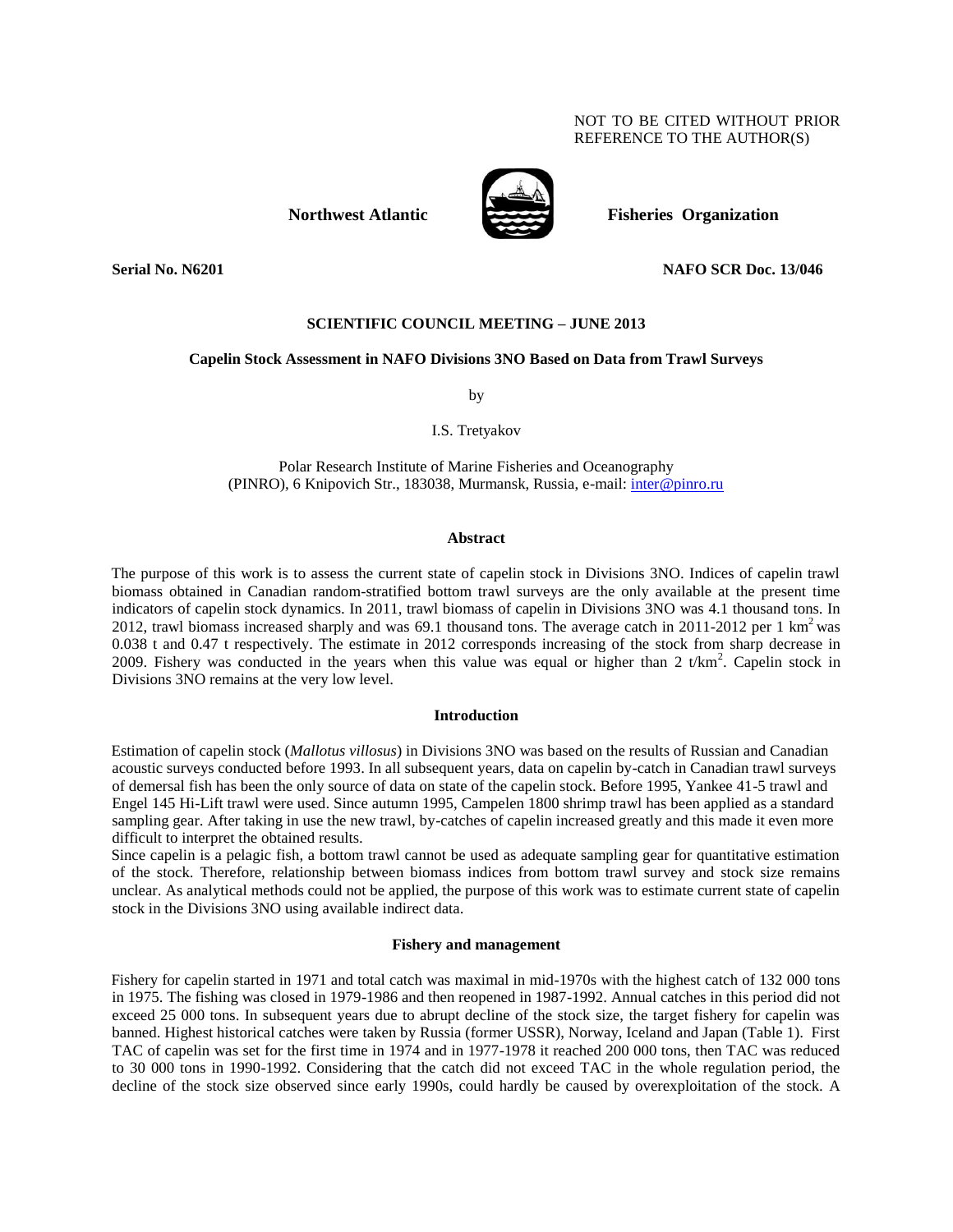similar idea about capelin stocks in NAFO Subareas 2 and Divisions 3KL was expressed by J. Carscadden (DFO, 2000).

Because of dramatic decline of the capelin stock size since 1993, the ban on target fishery for capelin was imposed as a regulation measure.

#### **Research surveys**

1) Acoustic surveys of capelin stock in Divisions 3NO were conducted by the USSR/Russia in 1975-1994 and Canada in 1981-1992.

2) Canadian Spring bottom trawl surveys in 1995-2012.

# **Biological characteristics**

Compared to the previous survey, when two modal class of 14 and 16 cm was expressed in the length composition of capelin and 9 cm recruits was observed, in 2012 a length was only one modal class 16 cm (Fig. 1). Proportion of males and females in 2011 was 0.35 and 0.4 correspondingly. In 2012, proportion was 0.5 for males and 0.48 for females. A number of juveniles in 2011 constituted about 0.25 % (Fig. 2). In 2012 it's sharply decreased and was 0.02 % (Fig. 3). Relationships between capelin length and weight (Fig. 4), obtained with the use of GLM procedure have shown the same average weight according with 3 previous years.

### **Stock assessment**

# *Stock assessment based on acoustic survey data*

Acoustic surveys of the capelin stock in Divisions 3NO were conducted by the USSR/Russia in 1975-1994 and Canada in 1981-1992. Now, it is difficult to compare the results of these surveys since some Russian assessments were merged for Divisions 3LNO. However, both surveys showed that maximum stock size was registered in 1988 and then an abrupt decline was observed after 1990 (Table 2). Despite the collapse of the stock registered by surveys conducted in Divisions 3 LNO, TAC remained at the same level of 30 000 tons in 2 years.

In recent years, STACFIS several times has advised to conduct investigations of capelin stock in Division 3NO by means of trawl-acoustic surveys to allow comparison with historical time series. However, this advice was not followed.

# *Indices of capelin biomass according to the data from Canadian spring surveys*

Indices of the capelin biomass obtained by Canadian random-stratified bottom surveys are the only available at the present time indicators of capelin biomass dynamics. Since autumn 1995, Campelen 1800 shrimp trawl has been used as a standard sampling gear instead of Engel 145 Hi-Lift trawl and the catch rate of Campelen trawl for capelin appeared to be much higher (Lilly and Simpson, 2000).

The applicability of biomass indices obtained by Campelen trawl for the capelin stock assessment was studied by identification of a relationship between trawl and acoustic biomasses of capelin in Division 3L obtained in 1999- 2004 (Gorchinsky and Golovanov, 2005).

In 1996-2008, trawl biomass of capelin in Divisions 3NO varied greatly from 3.9 to 114.6 thousand tons (Fig. 5). In 2009-2011, trawl biomass sharply decreased to the level of 4 thousand tons. In 2012, trawl biomass significantly increased and was 69 thousand tons.

Based on the results of classification average catches per  $1 \text{ km}^2$  in 1990-2004, the estimate in 2005 corresponds to the lowest level of the stock observed in the period since 1996. In 2012, the average catch per  $1 \text{km}^2$  obtained by bootstrapping of values of actual catches, slightly increased in comparison with 2011 and constituted 0.47 t/km<sup>2</sup> (Fig. 6). Fishing was conducted in the years when this parameter exceeded or was approximately close to 2 t/km<sup>2</sup>

The results of assessment show that the capelin stock in Division 3NO remains in depressive state (Shibanov et al.2002; Gorchinsky 2003, 2004; Gorchinsky and Golovanov, 2005; Golovanov and Gorchinsky, 2006). Results of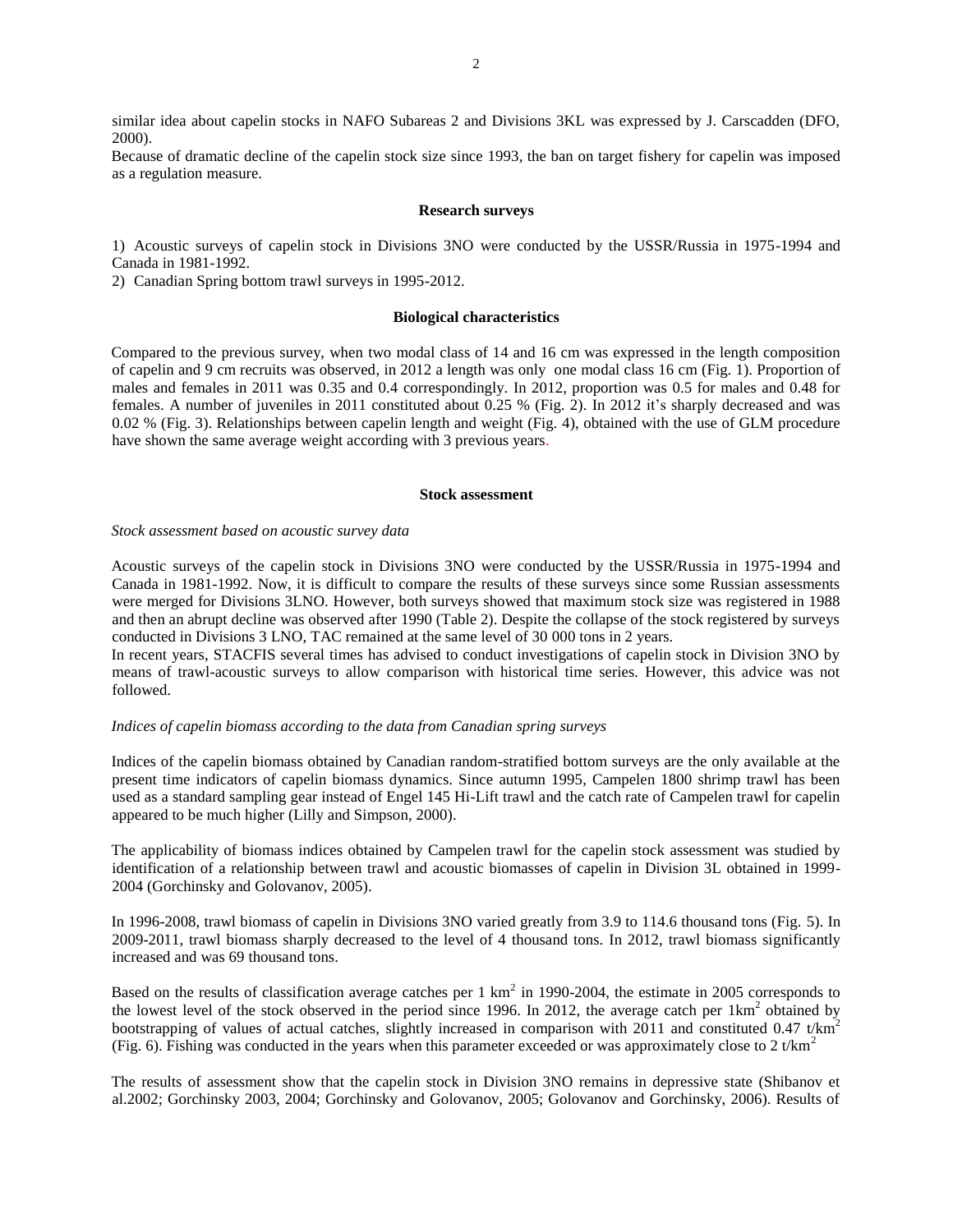analysis of the capelin stock status in 2012 give grounds for extention of the Scientific Council advice about the ban on target fishery for capelin in 2013-2014. A more precise estimation of the stock will be possible if trawl-acoustic surveys are resumed.

## *Distribution of capelin stock*

In 2012 capelin stock distributed mainly in 3O Division. The characteristic pattern of the distribution was that in odd years main aggregations as a rule occurred on the slopes of the bank and in even years fish mostly concentrated in the central shallow part of the bank (Fig. 7).

### **Acknowledgments**

We would like to express our gratitude to F. K. Mowbray from Department of Fisheries and Oceans, St. John's, Canada for data of Canadian scientists collected in trawl surveys and cooperation on this report.

## **References**

ANON. 2000. DFO 2000. Capelin in Subarea 2+Div. 3KL Update. DFO Science Stock Status Report B2-02 (2001). 5 p.

CARSCADDEN, J. 1986. The Southeast Shoal (Div. 3NO) capelin stock. NAFO SCR Doc. 86/53. 7p.

DOUBLEDAY, W. G. (ed.). 1981. Manual on groundfish surveys in the Northwest Atlantic. NAFO Sci. Coun. Studies 2. P. 7-55.

GORCHINSKY, K. V. 2003. Using Trawlable Biomass Data from Canadian Bottom Trawl Survey in Spring 2002 to estimate Capelin State of the Stock on the Grand Bank. NAFO SCR Doc. 03/37.6 p.

GORCHINSKY, K. V. 2004. 2004. Update on Capelin Stock Status in Divisions 3NO. NAFO SCR Doc. 04/17. 5 p.

GORCHINSKY, K. V. and GOLOVANOV, S. E. 2005. State of Capelin Stock in NAFO Divisions 3NO Based on

Data from Trawl Surveys. NAFO SCR Doc. 05/17. 9 p.

GOLOVANOV, S. E., and K. V. GORCHINSKY. 2006. Updated State of Capelin Stock in NAFO Divisions 3NO Based on Data from Trawl Surveys. NAFO SCR Doc. 06/06. 7 p.

LILLY, G. R. 1999. By-catches of capelin during spring and autumn bottom-trawl surveys in Divisions 2J3KL in 1998. In: Capelin in SA2 + Div. 3KL. Edited by Anon. CSAS Res. Doc. 99/206. P. 83-111.

LILLY, G. R. AND M. SIMPSON. 2000. Distribution and biomass of capelin, Arctic cod and sand lance on the Northeast Newfoundland Shelf and Grand Bank as deduced from bottom trawl surveys. DFO Can. Stock Assess. Sec. Res. Doc., 91. P. 1-40.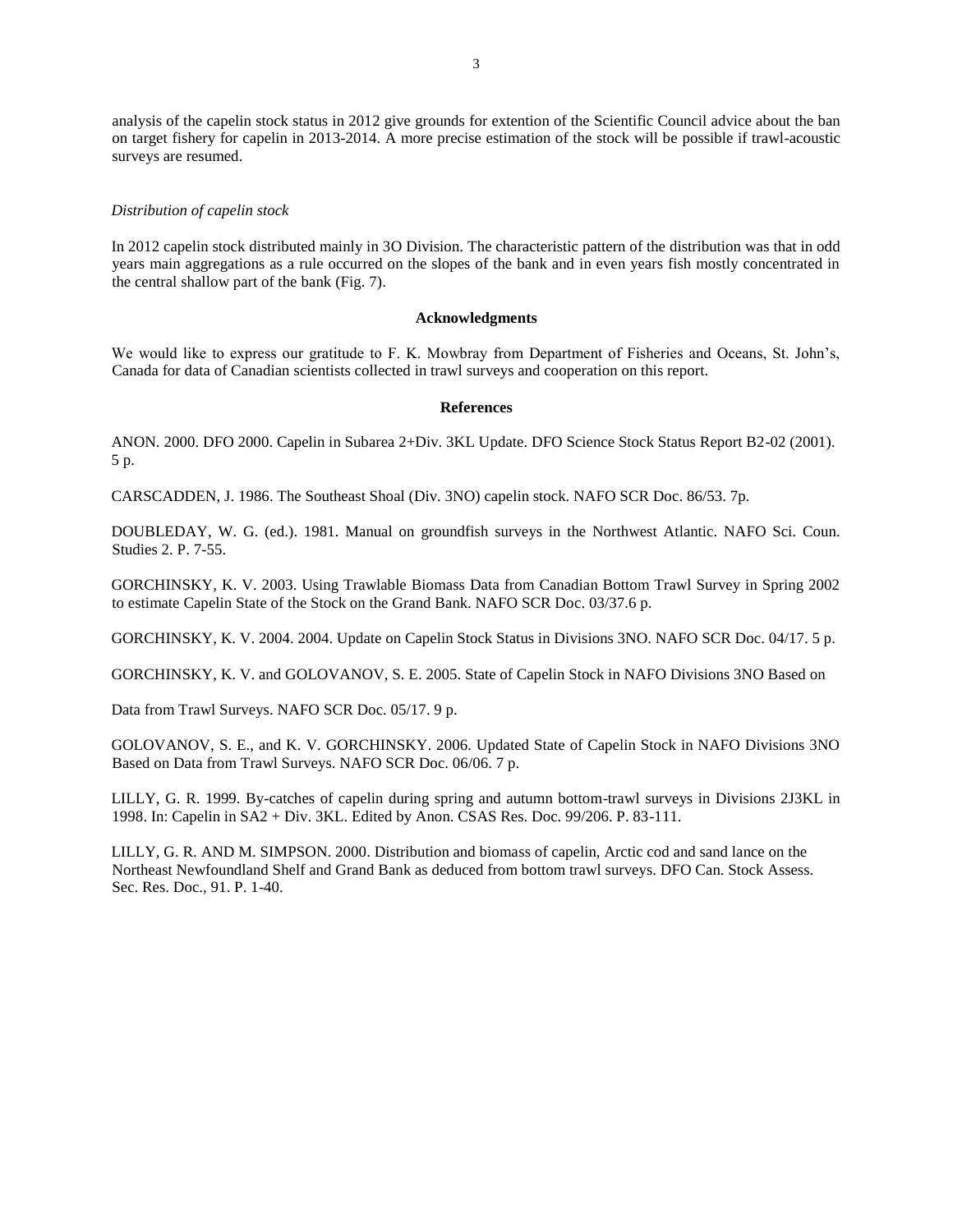| Year  | <b>BGR</b> | CAN   | <b>CUB</b>     | <b>DDR</b> | <b>ISL</b> | <b>IRL</b> | <b>JPN</b> | <b>NOR</b> | POL            | E/PRT | <b>ROM</b>     | E/ESP | <b>RUS</b>  | <b>Total</b>            | <b>TAC</b>     |
|-------|------------|-------|----------------|------------|------------|------------|------------|------------|----------------|-------|----------------|-------|-------------|-------------------------|----------------|
| 1970  |            |       |                |            |            |            |            |            |                |       |                |       |             | $\mathbf{0}$            |                |
| 1971  |            |       |                |            |            |            |            |            |                |       |                |       | 750         | 750                     |                |
| 1972  | 166        |       |                |            |            |            |            |            |                |       |                |       | 20598       | 20764                   |                |
| 1973  |            | 1658  |                |            |            |            |            | 41293      | 203            |       |                |       | 83721       | 126875                  |                |
| 1974  |            | 3698  |                |            |            |            |            | 43682      |                | 500   |                | 4016  | 48855       | 100751                  | 148000         |
| 1975  |            |       |                |            | 15814      |            | 2734       | 37477      | 4306           |       |                | 3748  | 67704       | 131783                  | 180000         |
| 1976  | 311        | 5233  |                |            | 8839       | 230        | 5007       | 23178      | 3778           |       |                |       | 63610       | 110186                  | 180000         |
| 1977  |            | 36    | 700            |            | 2994       |            | 3746       | 21499      | 401            |       |                |       | 17322       | 46698                   | 200000         |
| 1978  |            |       |                | 56         | 116        |            | 665        | 4237       | $\overline{7}$ |       | $\overline{7}$ |       | 119         | 5207                    | 200000         |
| 1979  |            |       |                |            |            |            |            |            |                |       |                |       |             | $\bf{0}$                | $\Omega$       |
| 1980  |            |       |                |            |            |            |            |            |                |       |                |       |             | $\bf{0}$                | $\overline{0}$ |
| 1981  |            |       |                |            |            |            |            |            |                |       |                |       |             | $\mathbf{0}$            | $\overline{0}$ |
| 1982  |            |       |                |            |            |            |            |            |                |       |                |       |             | $\bf{0}$                | $\overline{0}$ |
| 1983  |            |       |                |            |            |            |            |            |                |       |                |       |             | $\mathbf{0}$            | $\Omega$       |
| 1984  |            |       |                |            |            |            |            |            |                |       |                |       |             | $\bf{0}$                | $\overline{0}$ |
| 1985  |            |       | 3              |            |            |            |            |            |                |       |                |       |             | $\overline{\mathbf{3}}$ | $\overline{0}$ |
| 1986  |            |       |                |            |            |            |            |            |                |       |                |       |             | $\mathbf 0$             | $\overline{0}$ |
| 1987  |            |       |                |            |            |            | 793        |            |                |       |                |       | 14          | 807                     | 10000          |
| 1988  |            |       |                |            |            |            | 1395       | 1094       |                |       |                |       | 4738        | 7227                    | 15000          |
| 1989  |            |       |                |            |            |            | 2222       | 4085       |                |       |                |       | 3189        | 9496                    | 28000          |
| 1990  |            |       | 85             |            |            |            | 2054       | 8415       |                |       |                |       | 14076       | 24630                   | 30000          |
| 1991  |            |       | 118            |            |            |            |            |            |                |       |                |       |             | 118                     | 30000          |
| 1992  |            |       | 65             |            |            |            |            |            |                |       |                |       |             | 65                      | 30000          |
| 1993  |            |       | $\overline{3}$ |            |            |            |            |            |                |       |                |       |             | 3                       | $\overline{0}$ |
| 1994  |            |       |                |            |            |            |            |            |                |       |                |       |             | $\bf{0}$                | $\Omega$       |
| 1995  |            |       |                |            |            |            |            |            |                |       |                |       |             | $\mathbf{0}$            | $\overline{0}$ |
| 1996  |            |       |                |            |            |            |            |            |                |       |                |       |             | $\bf{0}$                | $\overline{0}$ |
| 1997  |            |       |                |            |            |            |            |            |                |       |                |       |             | $\mathbf{0}$            | $\Omega$       |
| 1998  |            |       |                |            |            |            |            |            |                |       |                |       |             | $\bf{0}$                | $\Omega$       |
| 1999  |            |       |                |            |            |            |            |            |                |       |                |       |             | $\bf{0}$                | $\overline{0}$ |
| 2000  |            |       |                |            |            |            |            |            |                |       |                |       |             | $\bf{0}$                | $\Omega$       |
| 2001  |            |       |                |            |            |            |            |            |                |       |                |       |             | $\bf{0}$                | $\Omega$       |
| 2002  |            |       |                |            |            |            |            |            |                |       |                |       |             | $\bf{0}$                | $\Omega$       |
| 2003  |            |       |                |            |            |            |            |            |                |       |                |       |             | $\bf{0}$                | $\overline{0}$ |
| 2004  |            |       |                |            |            |            |            |            |                |       |                |       |             | $\bf{0}$                | $\Omega$       |
| 2005  |            |       |                |            |            |            |            |            |                |       |                |       |             | $\bf{0}$                | $\Omega$       |
| 2006  |            |       |                |            |            |            |            |            |                |       |                |       |             | $\bf{0}$                | $\overline{0}$ |
| 2007  |            |       |                |            |            |            |            |            |                |       |                |       |             | $\bf{0}$                | $\mathbf 0$    |
| 2008  |            |       |                |            |            |            |            |            |                |       |                |       |             | $\bf{0}$                | $\overline{0}$ |
| 2009  |            |       |                |            |            |            |            |            |                |       |                |       |             | $\mathbf{0}$            | $\Omega$       |
| 2010  |            |       |                |            |            |            |            |            |                |       |                |       |             | $\bf{0}$                | $\Omega$       |
| 2011  |            |       |                |            |            |            |            |            |                |       |                |       |             | $\bf{0}$                | $\Omega$       |
| 2012  |            |       |                |            |            |            |            |            |                |       |                |       |             | $\mathbf{0}$            | $\overline{0}$ |
| Total | 477 I      | 10625 | 974            |            | 56 27763   | 230        | 18616      | 184960     | 8695           | 500   | $\overline{z}$ |       | 7764 324696 | 585363                  |                |

TABLE 1. Nominal catch and TAC of capelin in NAFO Divisions 3NO (tons)

Note: TACs in 1974-1978 are merged for NAFO Div. 3LNO.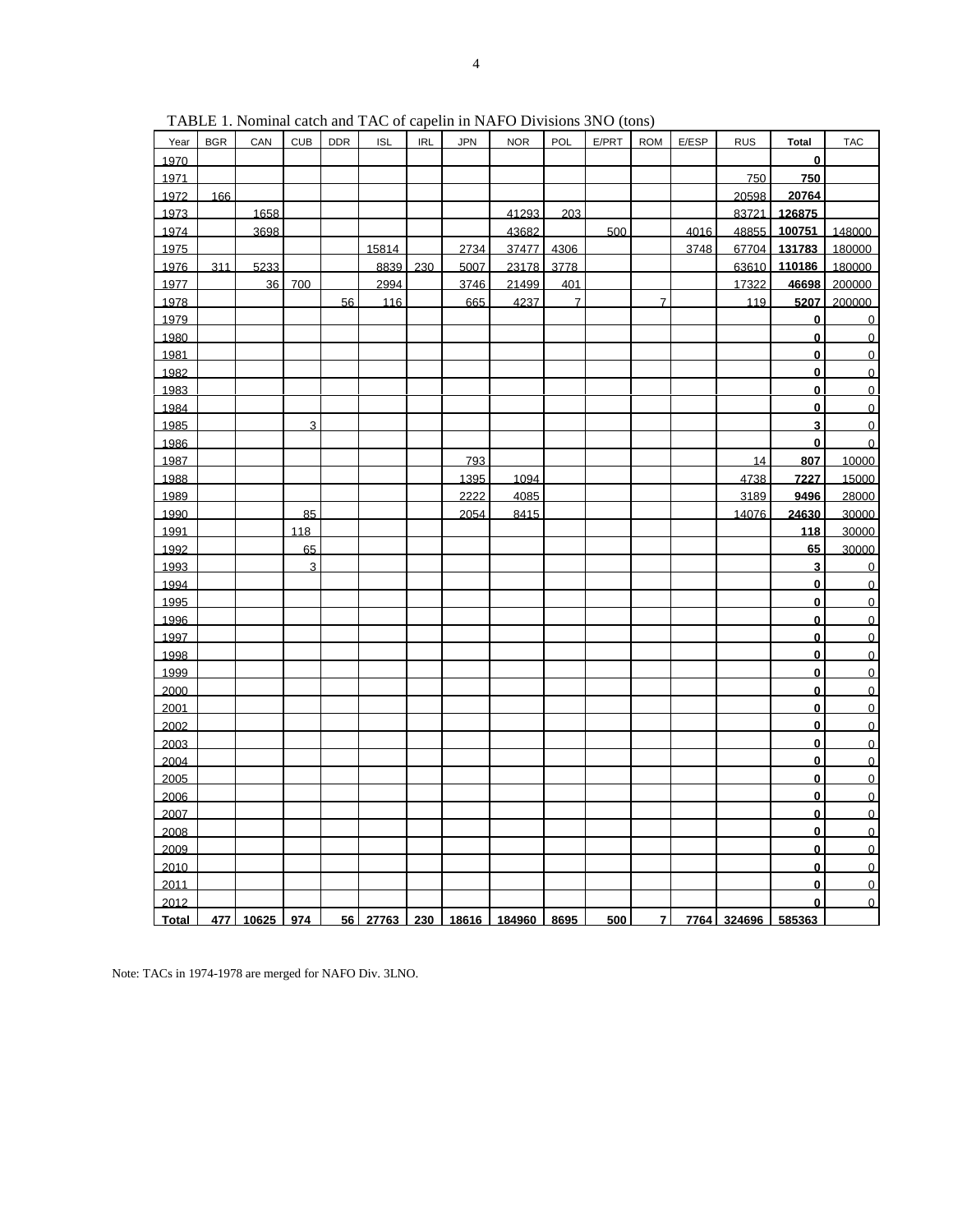|      | <b>USSR</b> |         |      | <b>USSR</b> |         |
|------|-------------|---------|------|-------------|---------|
| Year | 3LNO        | CAN 3NO | Year | 3LNO        | CAN 3NO |
| 1975 | 1050*       |         | 1985 | 2200        | 212     |
| 1976 | 685*        |         | 1986 | 1491        | 494     |
| 1977 | 1000        |         | 1987 | 2161        | 229     |
| 1978 | 310         |         | 1988 | 3900        | 561     |
| 1979 | 483         |         | 1989 | 2455        | 28      |
| 1980 | 0           |         | 1990 | 3752        |         |
| 1981 | 109         | 223     | 1991 | 118         |         |
| 1982 |             | 419     | 1992 |             | 4       |
| 1983 | 346         | 219     | 1993 | 315         |         |
| 1984 | 2880        | 85      | 1994 | 83          |         |

TABLE 2. Estimate of capelin stock according to the data of Russian and Canadian acoustic survey in 1975- 1994 (thou. tons)

\* biomass of mature capelin in Divisions 3NO.



Fig. 1. 3NO capelin length series from spring surveys in 2011-2012.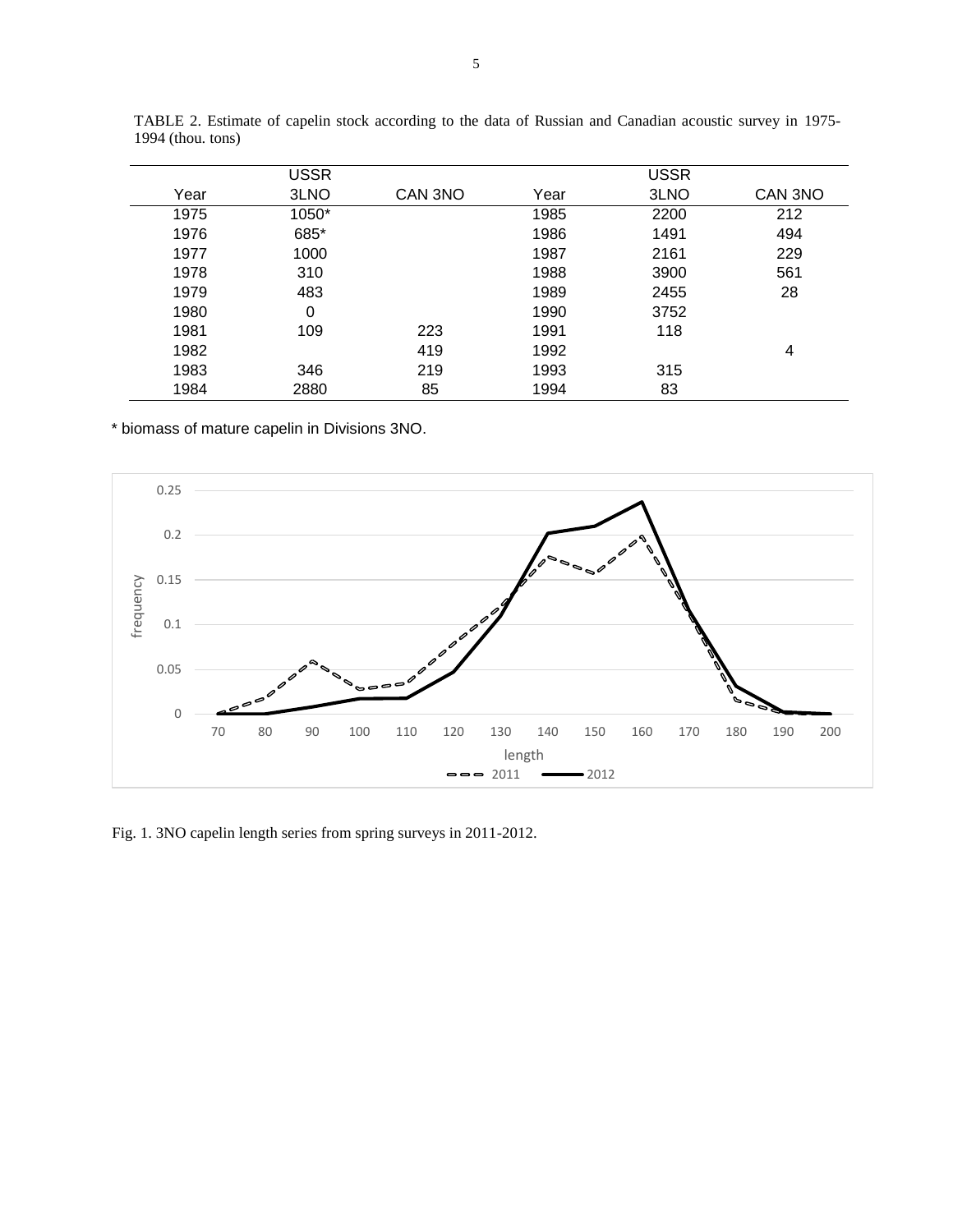

Fig. 2. Length composition of capelin on the spring survey data in 2011



Fig. 3. Length composition of capelin on the spring survey data in 2012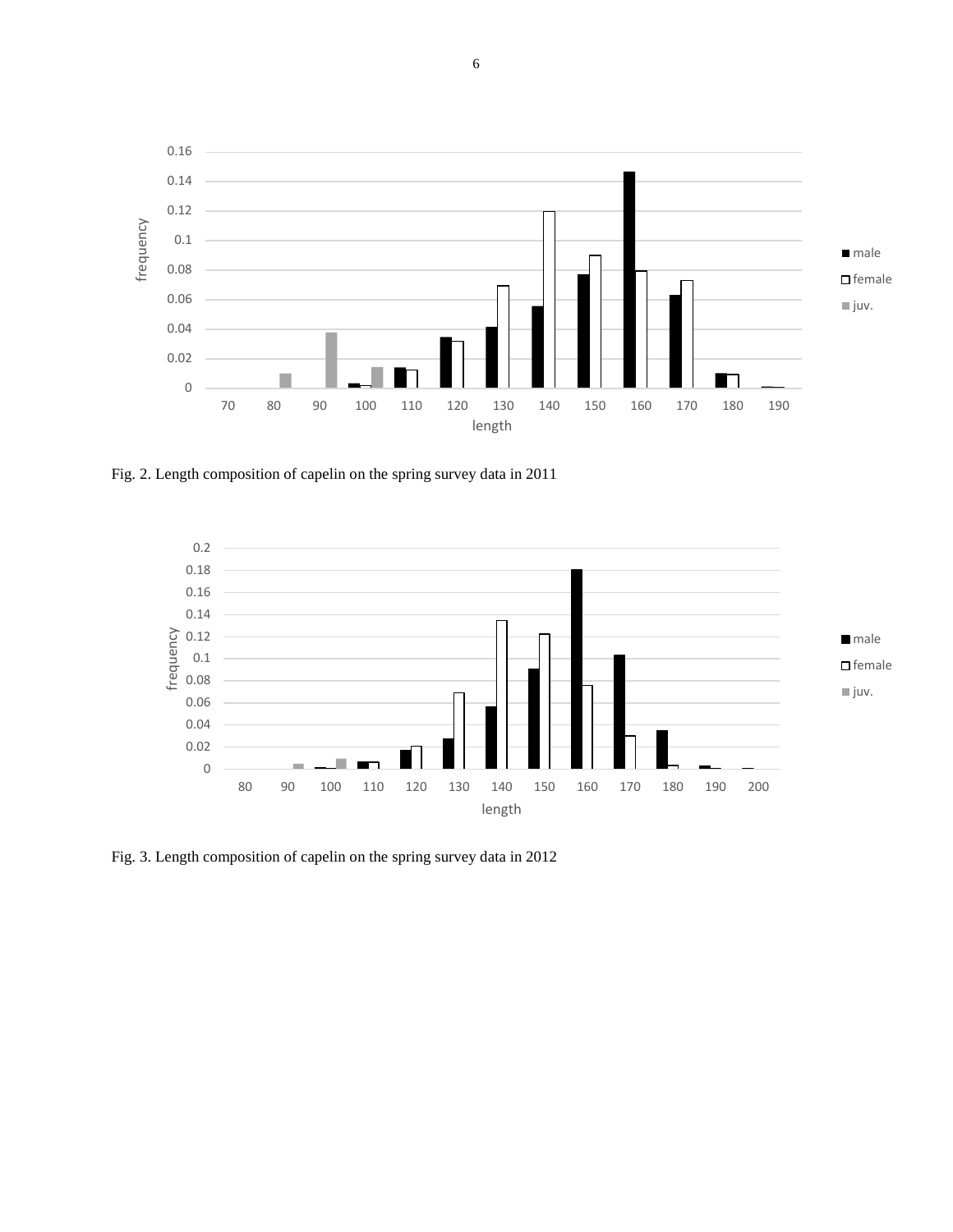

Fig. 4. 3NO capelin length-weight relationship in 2011-2012.

R



Fig. 5. Estimates of trawl biomass of capelin in Div. 3NO according to the data of Canadian spring surveys conducted in 1996-2012.